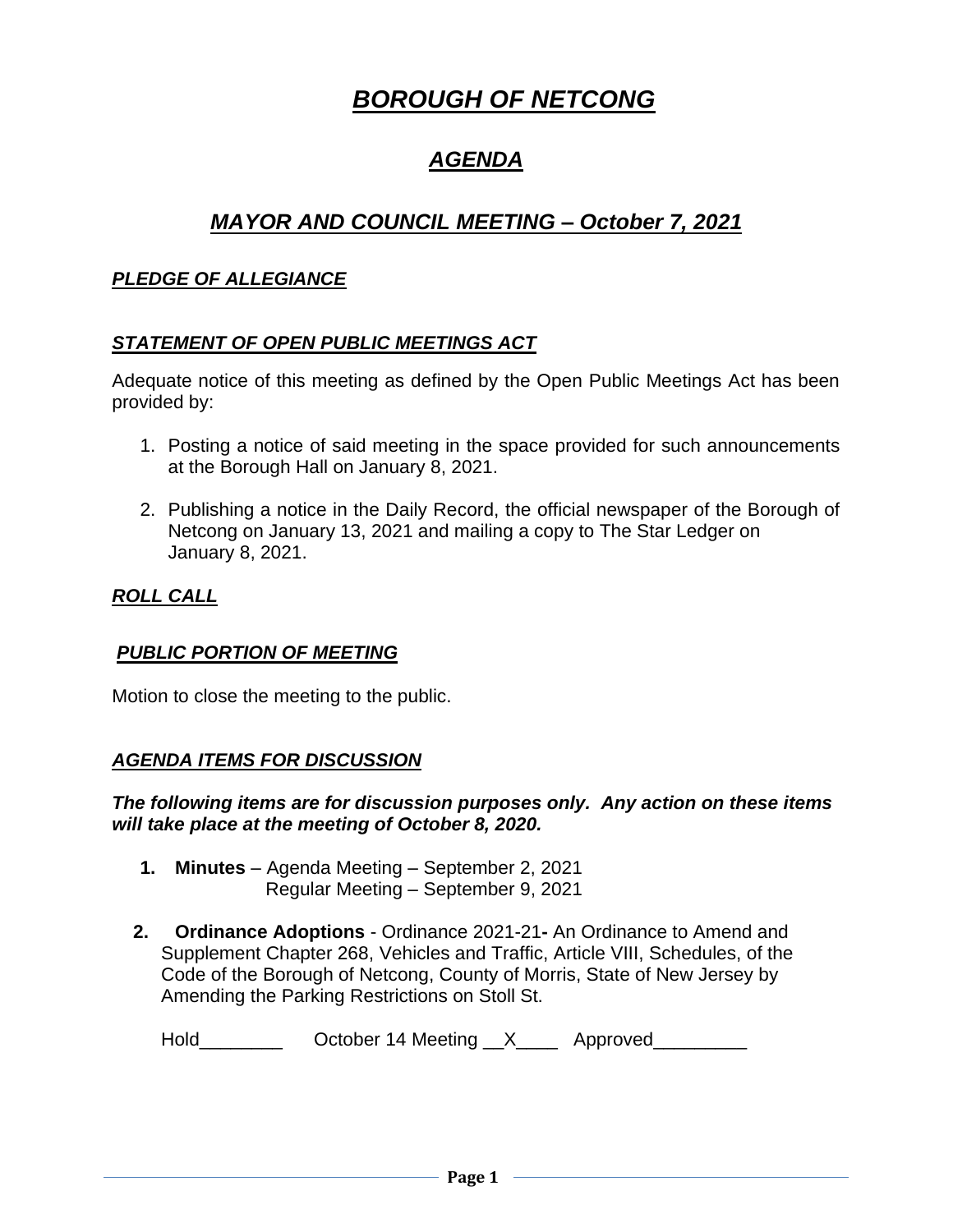**3. Ordinance Adoptions –** Ordinance 2021-22- To Amend Chapter 217, "Parks", of the Code of the Borough of Netcong by Prohibiting the Spitting of Chewing Tobacco and the Playing of Music Without the Use of Earphones.

| Hold | October 14 Meeting |  | Approved |
|------|--------------------|--|----------|
|------|--------------------|--|----------|

**4. Ordinance Adoptions –** Ordinance 2021-23 – To Amend Chapter 112 of the Code of the Borough of Netcong "Brush and Hedges".

Hold\_\_\_\_\_\_\_\_\_\_\_\_ October 14 Meeting \_\_X\_\_\_\_\_ Approved\_\_\_\_\_\_\_\_\_

**5. Ordinance Adoptions-** Ordinance 2021-24 – To Amend the Code of the Borough of Netcong and Prohibiting Smoking on Borough Property

Hold\_\_\_\_\_\_\_\_\_\_\_\_ October 14 Meeting \_\_X\_\_\_\_\_ Approved\_\_\_\_\_\_\_\_\_

- **6. Correspondence –** None
- **7. Old Business –** None
- **8. New Business-** Annual Best Practices Survey
- **9. Resolution 2021-95 –** To Redeem Tax Sale Certificate 19-00001 Block 5 Lot 15
- **10.Resolution 2021 –96 –** A Resolution of The Borough Council Of The Borough Of Netcong, In The County Of Morris And State Of New Jersey Authorizing The Update, Adoption And Implementation Of The Personnel Policy And Procedures Manual Of The Borough Of Netcong

**11.Resolution 2021-97-** A Resolution to Affirm The Borough Of Netcong's Civil Rights Policy With Respect To All Officials, Appointees, Employees, Prospective Employees, Volunteers, Independent Contractors, And Members Of The Public That Come Into Contact With Municipal Employees, Officials And Volunteers

- **12. Resolution 2010-98-** To Appoint Thomas Patterson as Laborer for the Netcong Borough DPW
- **13. Resolution 2021-99 –** To Appoint Stephanie Pezzulo as Temporary Part Time Planning Board Secretary